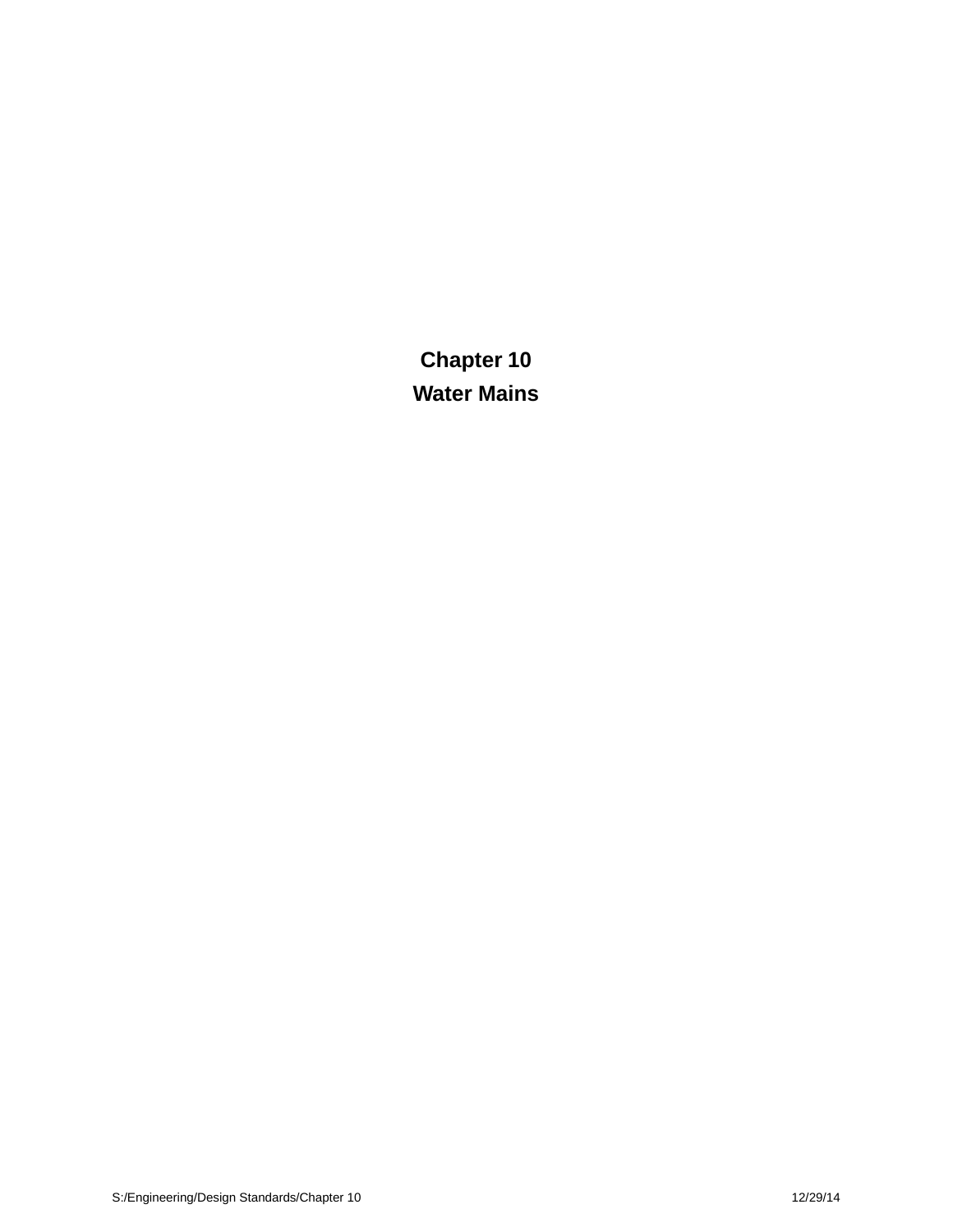# **Chapter 10**

# **Water Mains**

| <b>Section</b> | <b>Topic</b>                                            | Page     |
|----------------|---------------------------------------------------------|----------|
| 10.1           | General                                                 | $10-1$   |
| 10.2           | <b>Fire Hydrants</b>                                    | $10-3$   |
| 10.3           | Valves                                                  | $10 - 4$ |
| 10.4           | <b>Meters</b>                                           | $10 - 4$ |
| 10.5           | <b>Cross-Connection Control and Backflow Prevention</b> | $10-5$   |
| 10.6           | <b>Lawn Irrigation Systems</b>                          | $10-5$   |
| 10.7           | <b>Service Lines</b>                                    | $10-5$   |
| 10.8           | <b>Material Specifications</b>                          | $10 - 6$ |
| 10.9           | <b>Manufactured Home Parks</b>                          | $10 - 7$ |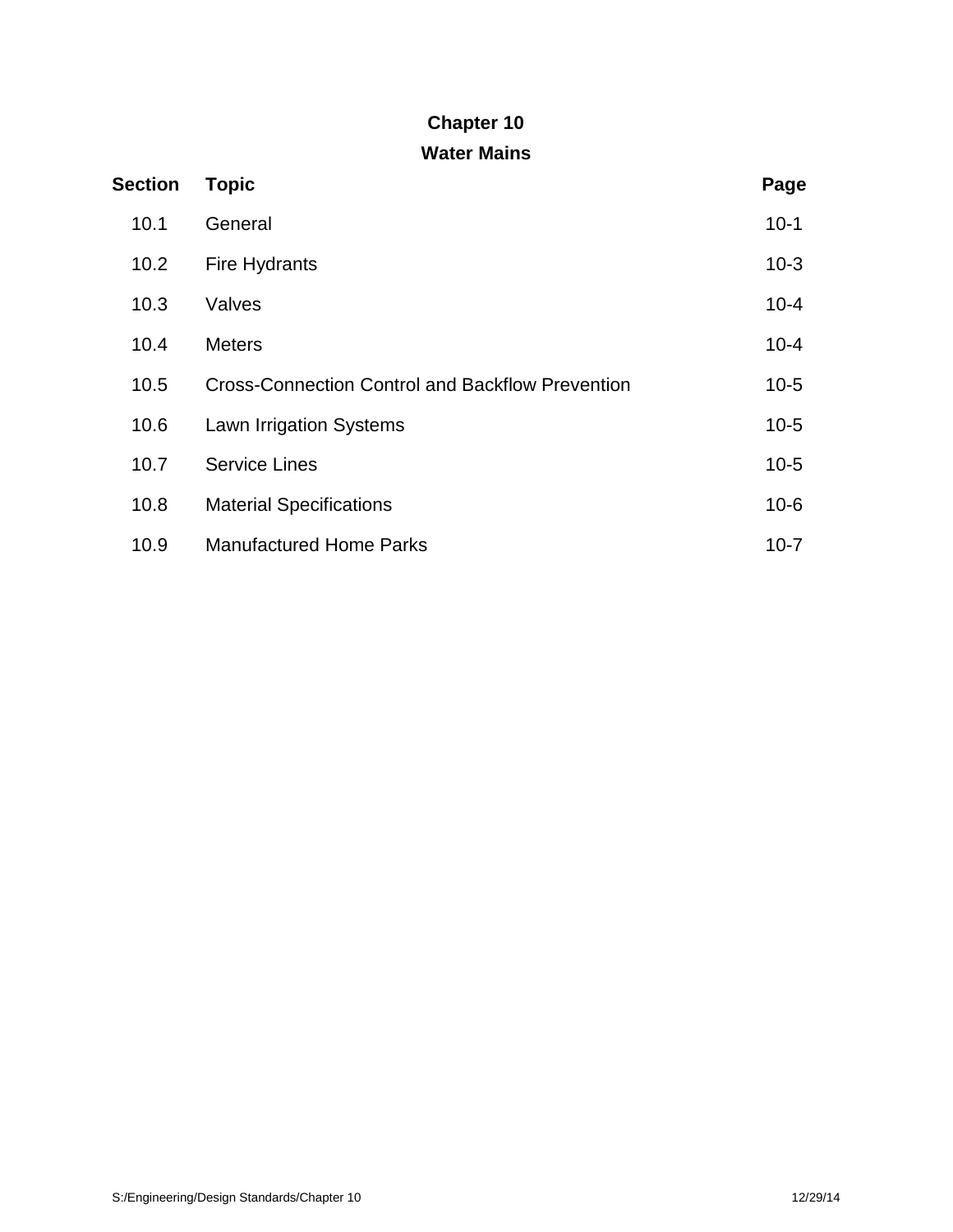## **Chapter 10**

#### **Water Mains**

#### **10.1 General**

- **10.1.1 Design:** The design for water main facilities shall be in conformance with this chapter. Where design information is not provided herein, the most current edition of the following standards shall be used:
	- 1. *Recommended Standards for Water Works*, Great Lakes—Upper Mississippi River Board of State and Provincial Public Health and Environmental Managers (Ten State Standards).
	- 2. Requirements and Standards of the South Dakota Department of Environment and Natural Resources.
	- 3. *American Water Works Association Standards*.
	- 4. *South Dakota Plumbing Code*.
	- 5. *Uniform Plumbing Code*.
	- 6. *International Fire Code* and referenced NFPA Standards.
- **10.1.2 Construction Standards.** Construction standards shall be the most recent revision of the City of Huron Supplemental Standard Specifications and Standard Plates together with the latest addenda. All details, materials, and water appurtenances shall conform to these standards.
- **10.1.3** Where a conflict occurs between the above standards, the most restrictive requirement shall apply.
- **10.1.4** When supply is available, an average daily water flow rate of 1,500 gallons per minute with a residual pressure of 20 psi at the most remote hydrant shall be maintained for all residential developments. Multifamily, commercial, and industrial developments shall be designed according to acceptable methods to determine their water flow demands.
- **10.1.5** Water main, a minimum of 12 inches in diameter, shall be installed in a one-half-mile grid pattern.
- **10.1.6** Minimum sizewater main shall be 6 inches in diameter.
- **10.1.7** Minimum depth of cover, as measured from the top of the pipe to the finished surface elevation, shall be 6 feet. Minimum depth of cover to the highest point in service lines shall be 5 feet 6 inches. Where an adjustment is required in order to pass under another utility, the length of the deeper main shall be kept to a minimum, and bends shall be used to achieve the desired offset. The existing main may be lowered in place, if this method is practical and acceptable to the City Engineer.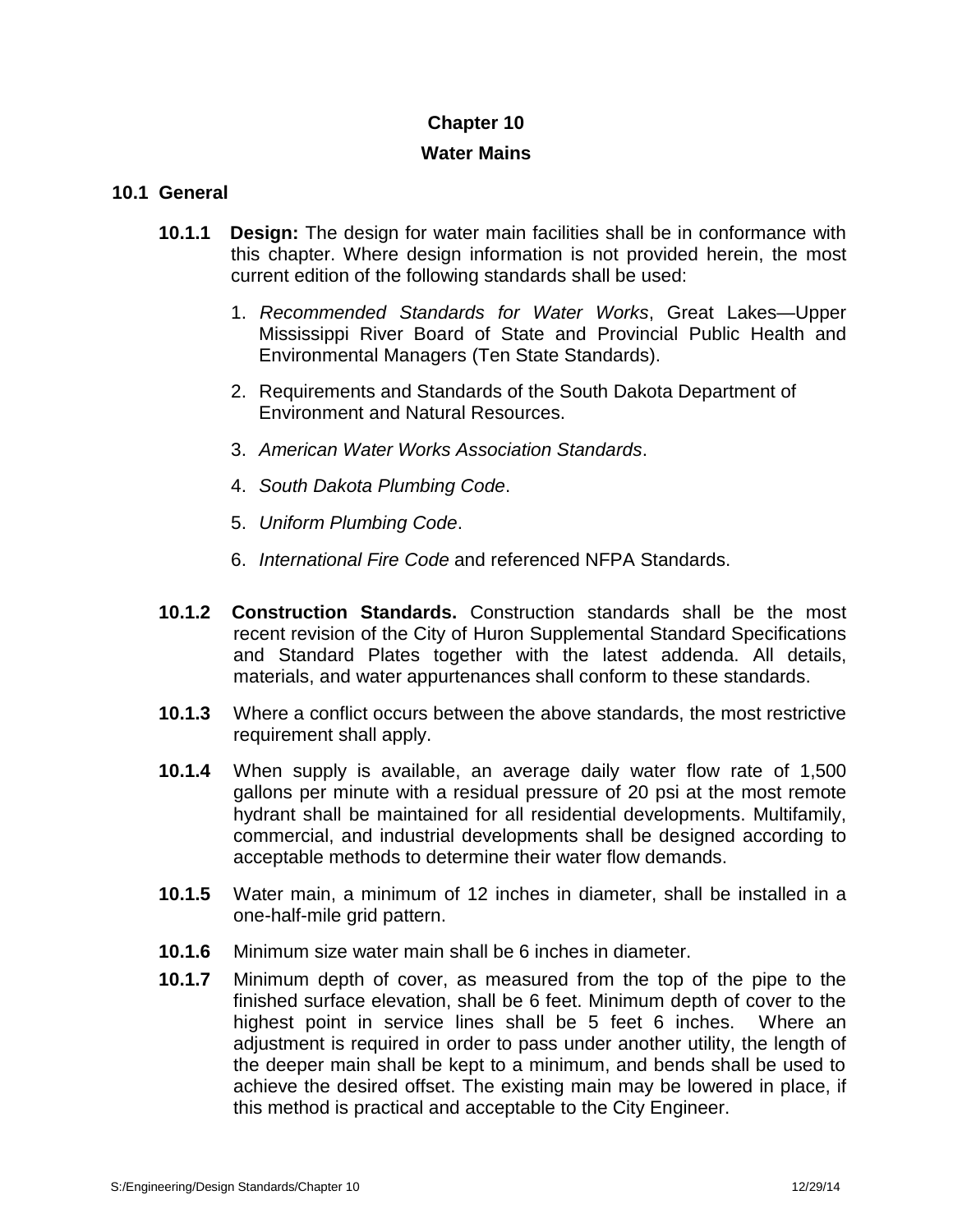- **10.1.8** Disinfection, bacteriological, and hydrostatic tests shall be required in accordance with requirements of the City of Huron Supplemental Standard Specifications for Water Main Construction—Section 300.
- **10.1.9** Water mains shall be located so as to best conform to the layout of the existing facilities. In streets where no pattern has been established, mains shall generally be located 10 feet north or south of the center line. A minimum horizontal separation of 10 feet shall be provided between water mains and sanitary and storm sewers except as allowed in the Ten States Standards and as noted in Chapter 4 of the City of Huron Engineering Design Standards for Public Improvements— Utility Locations and City Utility Easements.

Water mains shall be at least 20 feet away from buildings and under paved areas whenever possible.

- **10.1.10** Transmission water mains (12 inches and greater) constructed under drainage structures when single or multiple pipe dimensions exceed 4 feet in width shall be installed using the following guidelines:
	- 1. If the water main will pass under the culverts or closer than 10 feet from the drainage structure, water main shall be constructed with a steel encasement. Encasement shall end 10 feet from the outside edge of the drainage structure and shall have a minimum wall thickness of 0.188 inch.
	- 2. If the water main is routed around the drainage structure, the pipe system shall be installed 15 feet away (either upstream or downstream) from the outside edge of the structure. If necessary, the owner will provide public water main easements for the maintenance of the system.
	- 3. Valves must be provided on each side of the drainage channel or creek to the maximum extent practicable; the means to provide for future access to water for development must be provided if the water main is taken off line.
- **10.1.11** Finish grades for all hydrants shall be shown on the plans.
- **10.1.12** No pipe smaller than 6 inches in diameter shall be installed as a fire service main. A domestic service water line may not be connected to the fire service main unless approved. For mains that do not supply hydrants, sizes smaller than 6 inches may be used if supply is proven adequate for the system.
- **10.1.13** Fire service mains and appurtenances shall be installed in accordance with current edition of *NFPA 24: Standard for the Installation of Private Fire Service Mains and Their Appurtenances*.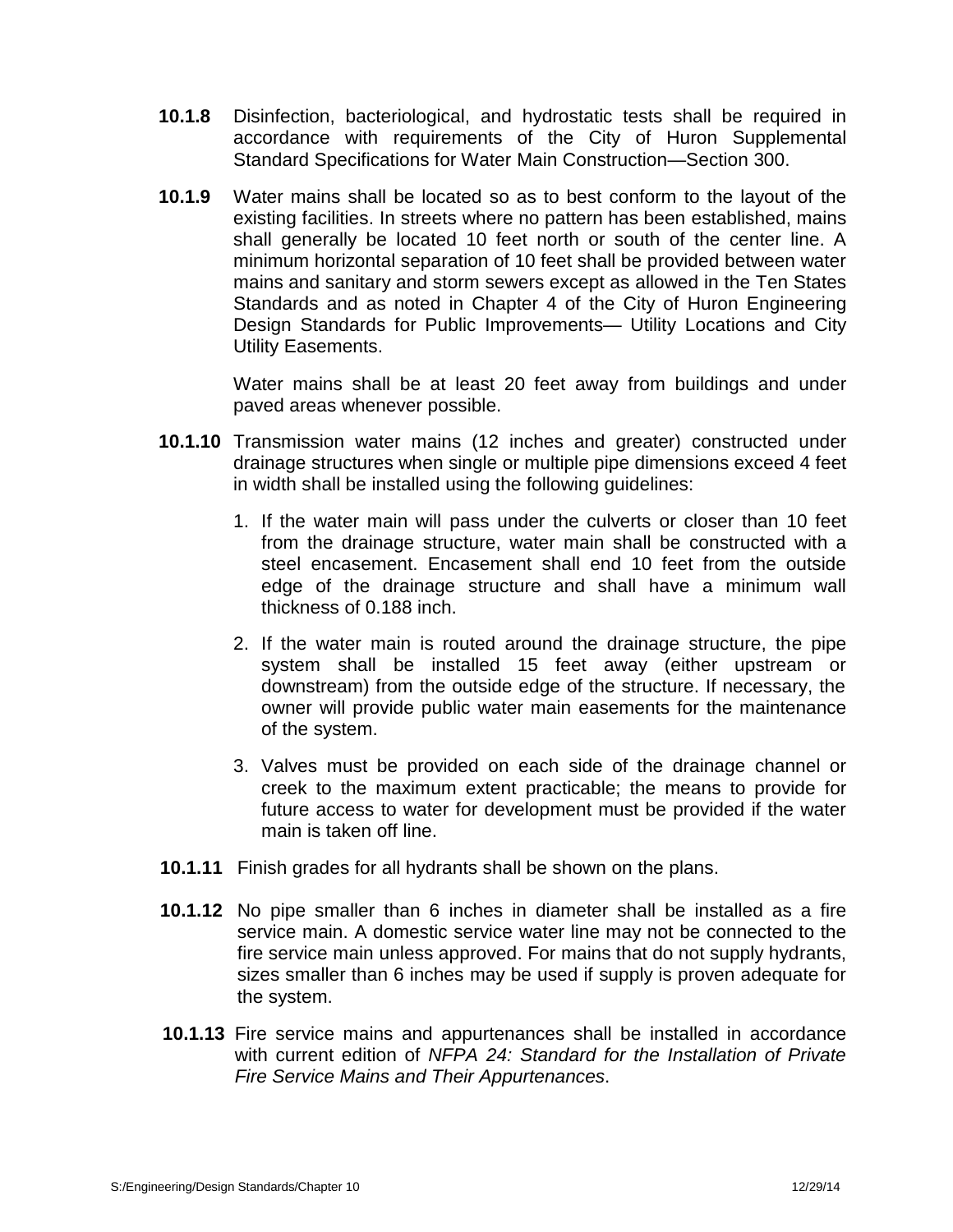# **10.2 Fire Hydrants**

- **10.2.1** Fire hydrants shall be on the same side of the street as the water main. They shall be space not more than 500 feet along the centerline of the street.
- **10.2.2** Spacing of hydrants around multiple family, commercial, or manufacturing establishments shall be considered as individual cases and shall be determined by consultation with the Fire Chief.
- **10.2.3** Hydrants shall be located on the road right-of-way 3 to 5 feet from the back of curb for sidewalk adjacent to boulevards and on a lot line whenever possible. Fire hydrants installed in locations with curbside sidewalk shall be located 3-5 feet behind the sidewalk and on a lot line whenever possible.
- **10.2.4** Fire hydrants shall be installed on the end of all dead-end mains. If the main terminates in a cul-de-sac, the fire hydrant shall be installed to meet clear space requirements as outlined in 10.2.6.
- **10.2.5** Flushing hydrants installed for testing purposes shall be removed once testing has been completed. If the flushing hydrants will remain in place for the duration of a winter season, they shall be installed behind the proposed curb and gutter.
- **10.2.6** A minimum of 3-foot clear space shall be maintained around the circumference (outside) of fire hydrants, except as otherwise required or approved by the Fire Chief. Light poles, posts, fences, vehicles, vegetative growth, trash, storage, mailboxes, and other materials shall not be placed or kept near fire hydrants in a manner that would prevent such fire hydrants from being immediately discernible and/or usable.
- **10.2.7** When fire hydrants are located outside City ROW and are subject to impact by motor vehicles, guard posts, curb and gutter, or other approved means shall be provided for hydrant protection.

# **10.3 Valves**

- **10.3.1** In general, valves on cross connecting mains shall be located so that no single break requires more than 500 feet to be out of service. Valves on water main 12 inches in diameter and larger shall be spaced not more than one-fourth mile apart. Valves shall be arranged so that any section can be isolated by closing not more than four valves.
- **10.3.2** Valves shall be located such that they will not be in the sidewalk line or in driveways.
- **10.3.3** All valves shall be installed with valve boxes.
- **10.3.4** Valves shall be placed on all dead-end mains for future extension, unless no services are planned and re-chlorination can be completed without interruption of water service.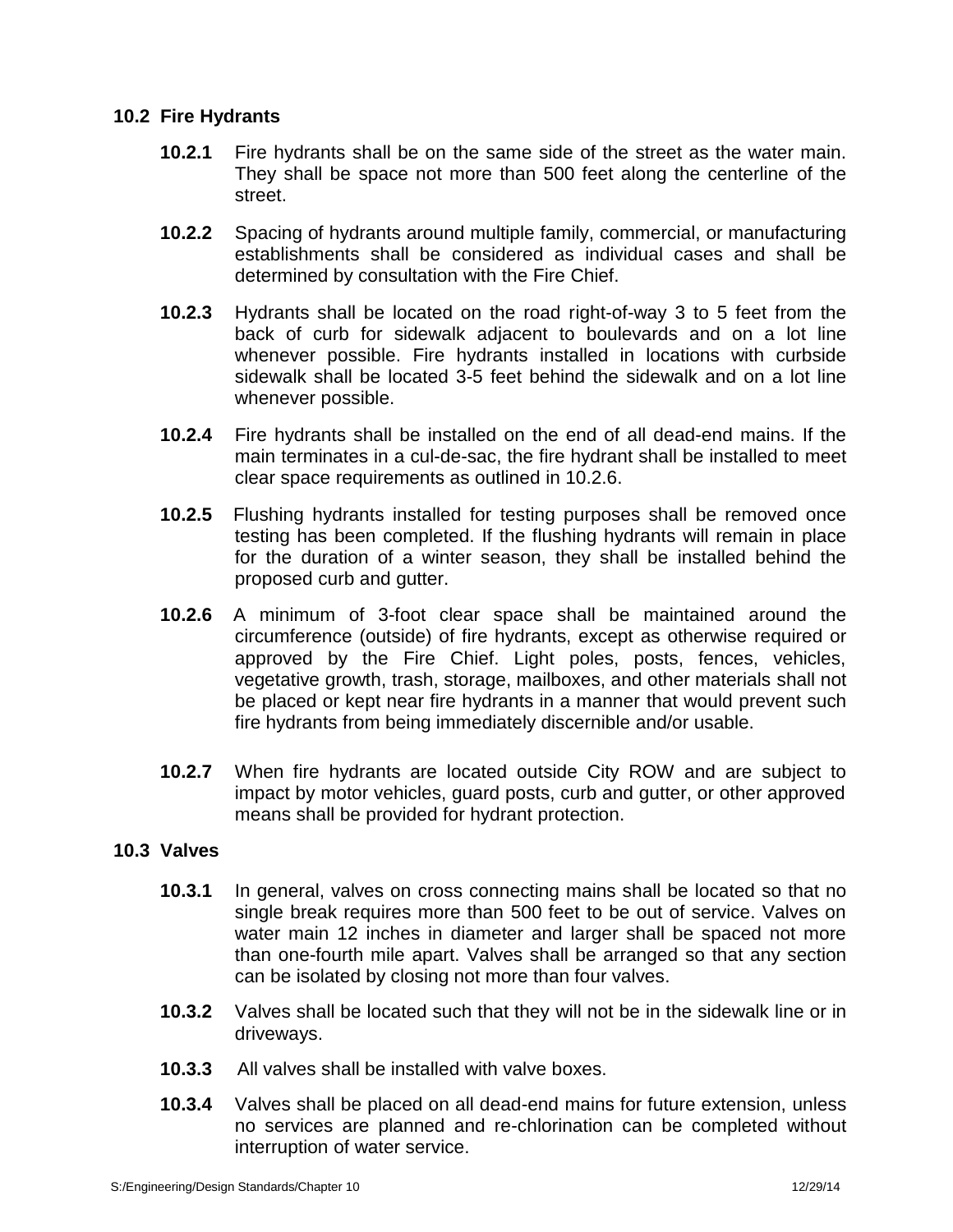- **10.3.5** Perpendicular connections to existing mains shall be by means of a smith tap and tapping valve.
- **10.3.6** Valves and curb stops for domestic services shall be installed at least 20 feet away from the building. If the domestic service comes off of the fire line, both services shall have a shutoff downstream of the location where the services separate.
- **10.3.7** Valves 12 inches in diameter and greater shall be installed with two restrainer devices per valve.
- **10.3.8** Post Indicator Valves (PIV)—A PIV will be required on all fire service lines into a building as dictated by the fire code. The Fire Chief shall be permitted to waive this requirement.

Wall indicator valves may be used when approved by the Fire Chief Division.

### **10.4 Meters**

- **10.4.1** Water meters will be initially paid for by the resident. Ownership of the meter will remain with the City of Huron.
- **10.4.2** Master meters for main line metering of industrial, commercial, and multifamily residential complexes shall be subject to the approval of the Huron Water department. Authorization must be obtained from the Huron Water department to allow the use of a master meter in lieu of individual meters. Metering systems shall be reviewed on an individual basis and shall include such auxiliary equipment as deemed necessary by the Huron Water department and may be required to provide heat, electrical power, and adequate ventilation. All master meter assemblies must also be constructed with adequate backflow prevention assemblies.

# **10.5 Cross-Connection Control and Backflow Prevention**

**10.5.1** The City of Huron potable water system shall be protected from all cross connections by a backflow prevention assembly in accordance with the City of Huron Plumbing Code and approved by the City of Huron Water Department.

#### **10.6 Lawn Irrigation Systems**

- **10.6.1** Irrigation heads shall be located and maintained so as not to spray over or onto any impervious surface.
- **10.6.2** New lawn irrigation systems shall be installed with rain sensors that automatically shut off the system after 1/4 inch of rainfall has occurred.

# **10.7 Service Lines**

**10.7.1** All platted lots of a proposed subdivision are to front on and have a separate water service to a public water main without crossing any adjacent properties.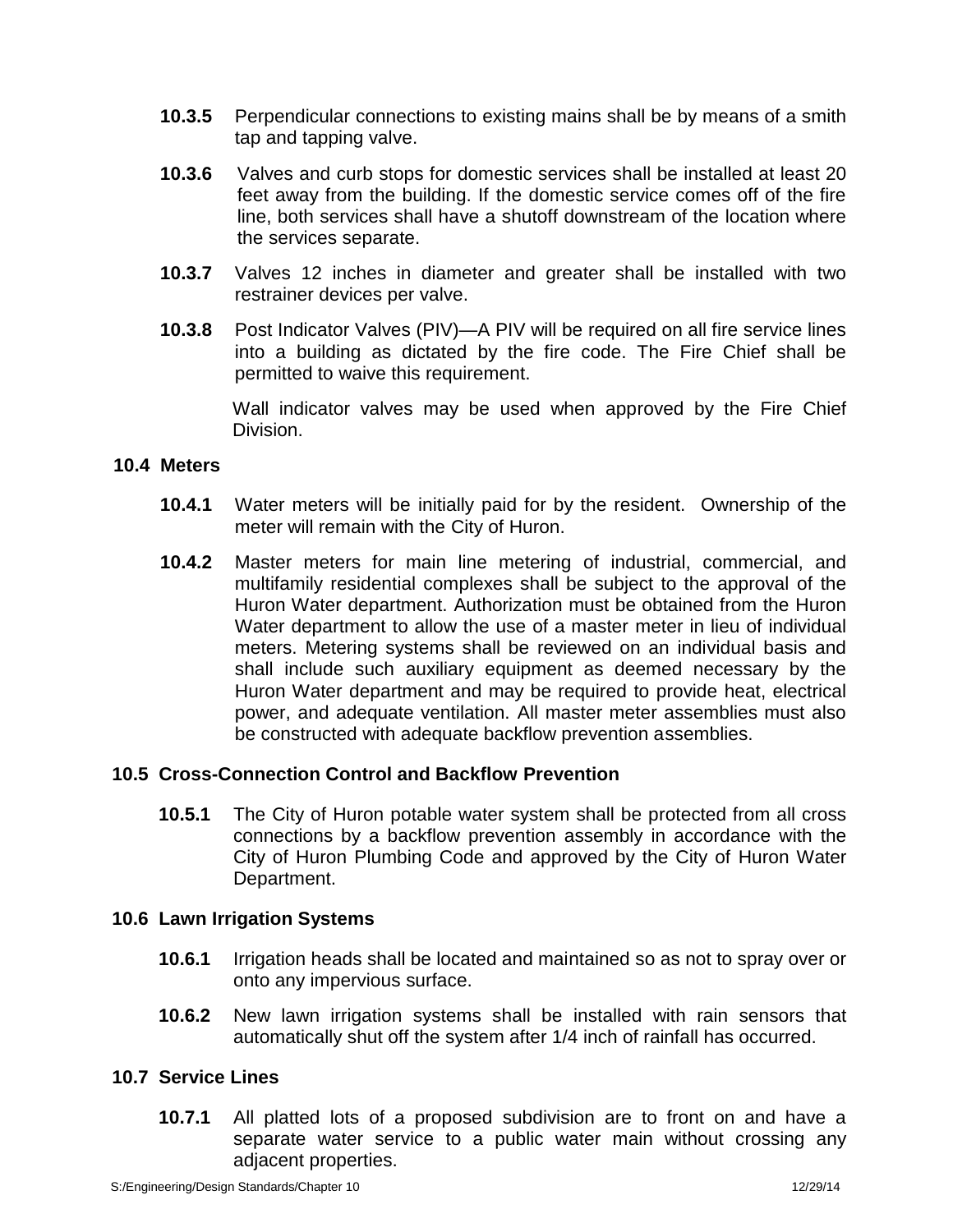- **10.7.2** Apartments and over/under duplexes, triplexes, etc., need to be individually metered and need separate service lines.
- **10.7.3** Residential service lines shall be constructed to the property line as a part of the street construction project.
- **10.7.4** Commercial and industrial service lines may be constructed to the property line if the service line size is known.
- **10.7.5** All service lines shall be marked by a steel fence post or an approved marker. The steel fence post should be painted blue on the top 1-foot portion of the marker. The marker should be placed near the curb stop or at the termination point of the service stub-in. The service line marker shall remain in place and be maintained by the property owner until the service line is extended into the property to serve a house, building, or other structure. The property owner will be responsible for replacing damaged markers.
- **10.7.6** If newly developing separate platted properties are replatted to a single unit, any additional water services that were previously installed shall be removed to the corporation stop on the City main at the expense of the owner, provided the final lift of asphalt or final surfacing has not been installed.
- **10.7.7** Polyethylene (PEX) pressure pipe and tubing will be acceptable for use as water service piping between the curb stop or valve and the water meter, except as defined in the *Uniform Plumbing Code*. PEX tubing will not be permitted within the City ROW or dedicated public water main utility easement, unless approved by the City Engineer.
- **10.7.8** Water service connections 2 inches and smaller will not be permitted on water mains 16 inches and larger unless otherwise approved by the City Engineer.
- **10.7.9** The criteria for sizing and constructing Type K Soft Copper Water Services for single-family residential homes from the City main to the curb stop or shutoff valve shall be:
	- Those dwellings that have a plumbing fixture load which requires a demand of 40 Fixture Units (FU) or less are allowed to be sized with a minimum 1-inch service.
	- Those dwellings that have a plumbing fixture load which requires a demand of greater than 40 FU shall be sized with a minimum 1 1/4 inch service.

Reference Appendix A of the most current edition of the *Uniform Plumbing Code* for FU allocations to various fixture demands

Service sizes shall be detailed within the Construction Drawings for review and approval.